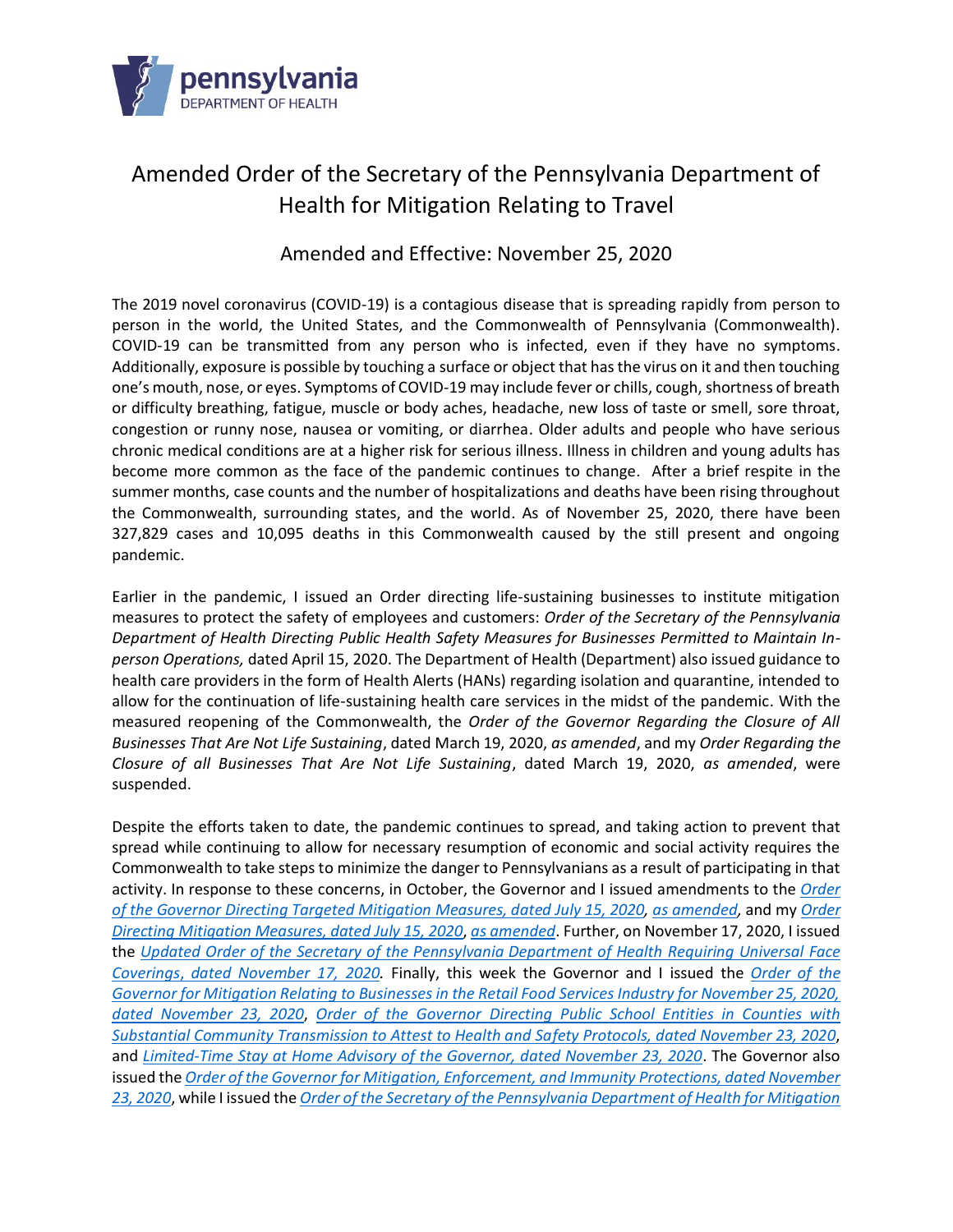*[and Enforcement, dated November 23, 2020](https://www.governor.pa.gov/wp-content/uploads/2020/11/20201123-Order-of-the-Secretary-for-Mitigation-and-Enforcement-SIGNED.pdf)* and *[Order of the Secretary of the Pennsylvania Department](https://www.governor.pa.gov/wp-content/uploads/2020/11/20201123-Order-of-the-Secretary-Regional-Reduction-of-Elective-Procedures-Signed.pdf)  [of Health Requiring Reduction of Elective Procedures in Regions with Low Acute Care Treatment Capacity,](https://www.governor.pa.gov/wp-content/uploads/2020/11/20201123-Order-of-the-Secretary-Regional-Reduction-of-Elective-Procedures-Signed.pdf)  [dated November 23, 2020.](https://www.governor.pa.gov/wp-content/uploads/2020/11/20201123-Order-of-the-Secretary-Regional-Reduction-of-Elective-Procedures-Signed.pdf)*

COVID-19 is a threat to the public's health, for which the Secretary of Health may order general control measures, including, but not limited to, closure, isolation, and quarantine. This authority is granted to the Secretary of Health pursuant to Pennsylvania law. *See* section 5 of the Disease Prevention and Control Law, 35 P.S. § 521.5; sections 2102(a) and 2106 of the Administrative Code of 1929, 71 P.S. §§ 532(a), and 536; and the Department's regulations at 28 Pa. Code §§ 27.60-27.68 (relating to disease control measures; isolation; quarantine; movement of persons subject to isolation or quarantine; and release from isolation and quarantine). Particularly, the Department has the authority to take any disease control measure appropriate to protect the public from the spread of infectious disease. *See* 35 P.S. § 521.5; 71 P.S. §§ 532(a), and 1403(a); 28 Pa. Code § 27.60.

Under circumstances where physical distancing, wearing a face covering, frequent hand hygiene, and quarantine are the first line of defense against the disease's spread, and where large and small gatherings are spreading disease,<sup>1</sup> the experiences of the Commonwealth and its and the country's health experts, and the recommendations of the Centers for Disease Control and Prevention (CDC) regarding travel and gatherings with persons not habitually together lead me to issue this Order as a protection against the spread of disease.

Accordingly, on this day, November 25, 2020, in order to prevent and control the spread of disease, I hereby amend my Order dated November 17, 2020, directing "Travel Mitigation" to read as follows:

- Section 1: Definitions
	- a. "*Isolation"* means the separation of individuals with COVID-19 from individuals who do not have COVID-19.
	- b**. "***Travel Quarantine"* means the separation and restriction of the movement of individuals who traveled outside of the Commonwealth and therefore may have

<https://www.cnn.com/2020/08/25/health/covid-19-superspreading-boston-study/index.html> (Aug. 25, 2020); Travis Anderson, "7 coronavirus-related deaths now connected to Maine wedding," The Boston Globe,

Washington, March 2020," CDC, [https://www.cdc.gov/mmwr/volumes/](https://www.cdc.gov/mmwr/volumes/69/wr/mm6919e6.htm)

<sup>&</sup>lt;sup>1</sup> Christie Aschwanden, "How 'Superspreading' Events Drive Most COVID-19 Spread," Scientific American, <https://www.scientificamerican.com/article/how-superspreading-events-drive-most-covid-19-spread1/> (June 23,

<sup>2020);</sup> Carl Zimmer, "One Meeting in Boston Seeded Tens of Thousands of Infections, Study Finds," New York Times[, https://www.nytimes.com/2020/08/26/](https://www.nytimes.com/2020/08/26/health/covid-19-superspreaders-boston.html)

[health/covid-19-superspreaders-boston.html](https://www.nytimes.com/2020/08/26/health/covid-19-superspreaders-boston.html) (Aug. 26, 2020); Jacqueline Howard, *et al*., " Covid-19 superspreading event in Boston may have led to 20,000 cases, researcher says," CNN,

[https://www.bostonglobe.com/2020/09/15/nation/coronavirus-death-toll-linked-maine-wedding-grows-five/;](https://www.bostonglobe.com/2020/09/15/nation/coronavirus-death-toll-linked-maine-wedding-grows-five/) Lea Hamner, *et al*., "High SARS-CoV-2 Attack Rate Following Exposure at a Choir Practice—Skagit County,

[<sup>69/</sup>wr/mm6919e6.htm](https://www.cdc.gov/mmwr/volumes/69/wr/mm6919e6.htm) (May 15, 2020); Washington Post[, https://www.washingtonpost.com/](https://www.washingtonpost.com/politics/a-funeral-sparked-a-covid-19-outbreak--and-led-to-many-more-funerals/2020/04/03/546fa0cc-74e6-11ea-87da-77a8136c1a6d_story.html) [politics/a-funeral-sparked-a-covid-19-outbreak--and-led-to-many-more-funerals/2020/04/03/546fa0cc-74e6-](https://www.washingtonpost.com/politics/a-funeral-sparked-a-covid-19-outbreak--and-led-to-many-more-funerals/2020/04/03/546fa0cc-74e6-11ea-87da-77a8136c1a6d_story.html) [11ea-87da-77a8136c1a6d\\_story.html](https://www.washingtonpost.com/politics/a-funeral-sparked-a-covid-19-outbreak--and-led-to-many-more-funerals/2020/04/03/546fa0cc-74e6-11ea-87da-77a8136c1a6d_story.html) (April 4, 2020); Laxminarayan, *et al*., Epidemiology and transmission dynamics of COVID-19 in two Indian states," Science,

<https://science.sciencemag.org/content/early/2020/09/29/science.abd7672> (September 30, 2020).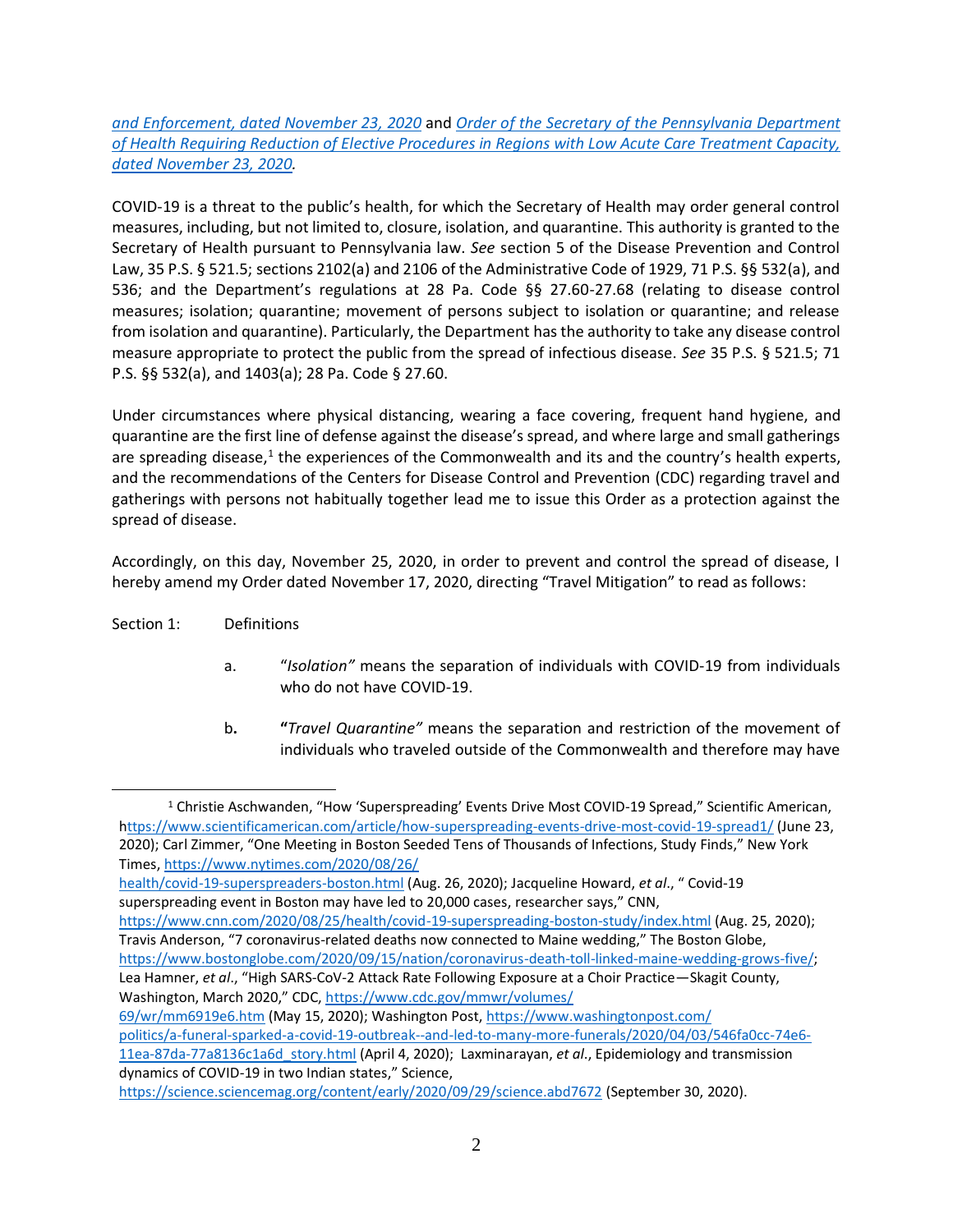been exposed to COVID-19 to see if they become sick or while they are awaiting the results of a SARS-CoV2 (COVID-19) test.

## Section 2. Travel

Individuals over the age of 11 traveling into and returning to the Commonwealth from any location outside of the Commonwealth (including international locations) must produce evidence of a negative COVID-19 test or place themselves in travel quarantine for 14 days after entering the Commonwealth, subject to the conditions specified in Section 3 below, unless they qualify for one of the exemptions specified in Section 4.

### Section 3: Testing

- a. The test must be a diagnostic SARS-CoV2 test authorized by the Food and Drug Administration.
- b. The test must be from a specimen collected within 72 hours prior to entering the Commonwealth or collected during the 14-day travel quarantine period.
	- i. Travelers who do not have their test results at the time of entry into the Commonwealth must remain at their travel destination with no in-person contact with others outside their traveling party until they receive their test results.
	- ii. Travelers receiving positive results after entering the Commonwealth must isolate in accordance with [Pennsylvania Health Alert Network 518.](https://www.health.pa.gov/topics/Documents/HAN/2020-PAHAN-518-07-20-UPD%20-Interim%20Gu.pdf)
	- iii. Travelers receiving negative results after entering the Commonwealth may continue their intended activities.
- c. Travelers may temporarily leave travel quarantine to receive testing or other necessary medical services and to purchase necessities.
- d. Travelers must arrange for the test at their own expense.

#### Section 4: Exemptions

The following individuals are exempt from this Order but shall conduct travel with attention to physical distancing, wearing of face coverings, and frequent hand hygiene when in contact with other individuals:

- a. Individuals traveling to and from the Commonwealth for the purposes of work.
- b. Individuals traveling to and from the Commonwealth for medical reasons, including individuals providing comfort and support to the patient.
- c. Individuals who are returning to the Commonwealth after traveling outside of the Commonwealth for less than 24 hours.